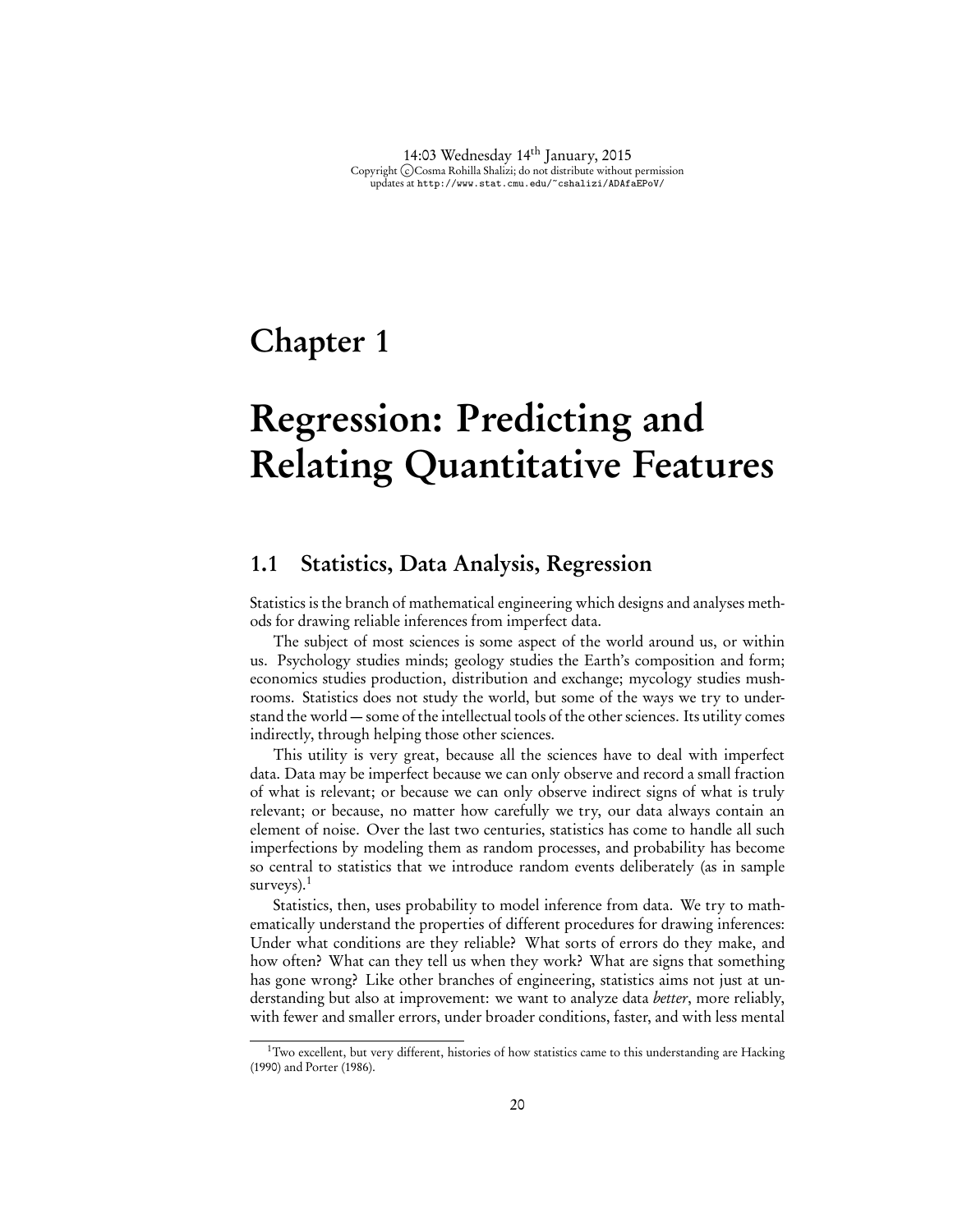effort. Sometimes some of these goals conflict — a fast, simple method might be very error-prone, or only reliable under a narrow range of circumstances.

One of the things that people most often want to know about the world is how different variables are related to each other, and one of the central tools statistics has for learning about relationships is regression.<sup>2</sup> In your linear regression class, you learned about how it could be used in data analysis, and learned about its properties. In this class, we will build on that foundation, extending beyond basic linear regression in many directions, to answer many questions about how variables are related to each other.

This is intimately related to prediction. Being able to make predictions isn't the *only* reason we want to understand relations between variables — we also want to answer "what if?" questions — but prediction *tests* our knowledge of relations. (If we misunderstand, we might still be able to predict, but it's hard to see how we could understand and *not* be able to predict.) So before we go beyond linear regression, we will first look at prediction, and how to predict one variable from nothing at all. Then we will look at predictive relationships between variables, and see how linear regression is just one member of a big family of smoothing methods, all of which are available to us.

## 1.2 Guessing the Value of a Random Variable

We have a quantitative, numerical variable, which we'll imaginatively call *Y*. We'll suppose that it's a random variable, and try to predict it by guessing a single value for it. (Other kinds of predictions are possible — we might guess whether *Y* will fall within certain limits, or the probability that it does so, or even the whole probability distribution of *Y*. But some lessons we'll learn here will apply to these other kinds of predictions as well.) What is the best value to guess? More formally, what is the optimal point forecast for *Y*?

To answer this question, we need to pick a function to be optimized, which should measure how good our guesses are — or equivalently how bad they are, how big an error we're making. A reasonable start point is the mean squared error:

$$
MSE(a) \equiv E\left[ (Y - a)^2 \right] \tag{1.1}
$$

<sup>&</sup>lt;sup>2</sup>The origin of the name is instructive (Stigler, 1986). It comes from 19th century investigations into the relationship between the attributes of parents and their children. People who are taller (heavier, faster, . . .) than average tend to have children who are also taller than average, but not *quite* as tall. Likewise, the children of unusually short parents also tend to be closer to the average, and similarly for other traits. This came to be called "regression towards the mean", or even "regression towards mediocrity"; hence the line relating the average height (or whatever) of children to that of their parents was "the regression line", and the word stuck.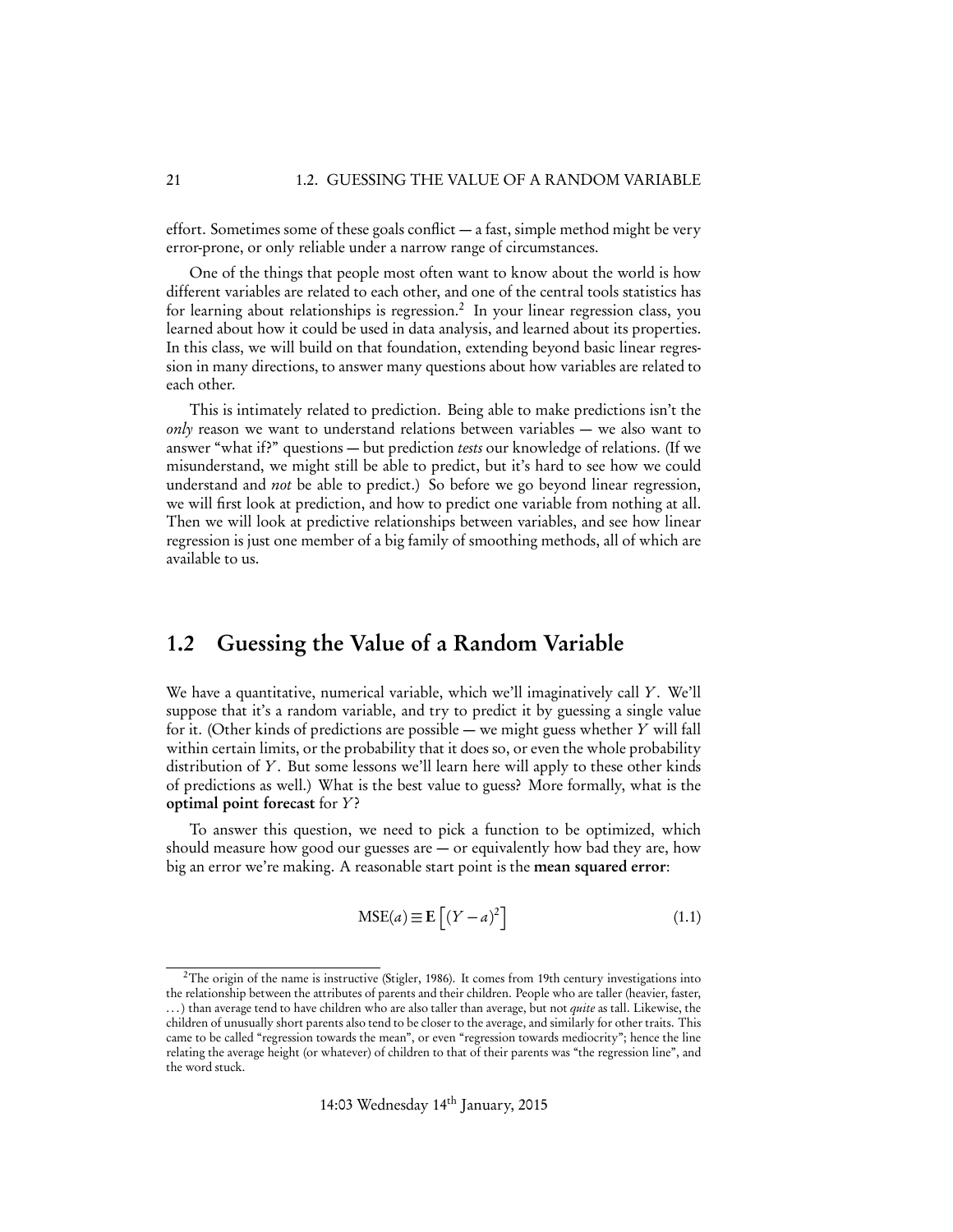So we'd like to find the value *r* where MSE(*a*) is smallest.

*d*MCE

$$
MSE(a) = E[(Y - a)^{2}] \qquad (1.2)
$$

$$
= (E[Y - a])^{2} + Var[Y - a]
$$
 (1.3)

$$
= \left( \mathbb{E}\left[ Y - a \right] \right)^2 + \text{Var}\left[ Y \right] \tag{1.4}
$$

$$
= \left( \mathbf{E}\left[Y\right] - a\right)^2 + \text{Var}\left[Y\right] \tag{1.5}
$$

$$
\frac{a_{\text{MSE}}}{da} = -2(E[Y] - a) + 0 \tag{1.6}
$$

$$
2(E[Y] - r) = 0 \tag{1.7}
$$

$$
r = \mathbb{E}[Y] \tag{1.8}
$$

So, if we gauge the quality of our prediction by mean-squared error, the best prediction to make is the expected value.

#### 1.2.1 Estimating the Expected Value

Of course, to make the prediction  $E[Y]$  we would have to know the expected value of *Y*. Typically, we do not. However, if we have sampled values,  $y_1, y_2, \ldots y_n$ , we can estimate the expectation from the sample mean:

$$
\widehat{r} \equiv \frac{1}{n} \sum_{i=1}^{n} y_i \tag{1.9}
$$

If the samples are independent and identically distributed (IID), then the law of large numbers tells us that

$$
\hat{r} \to \mathbf{E}[Y] = r \tag{1.10}
$$

and the central limit theorem tells us something about how fast the convergence is (namely the squared error will typically be about Var [*Y*] */n*).

Of course the assumption that the  $y_i$  come from IID samples is a strong one, but we can assert pretty much the same thing if they're just uncorrelated with a common expected value. Even if they are correlated, but the correlations decay fast enough, all that changes is the rate of convergence. So "sit, wait, and average" is a pretty reliable way of estimating the expectation value.

## 1.3 The Regression Function

Of course, it's not very useful to predict *just one number* for a variable. Typically, we have lots of variables in our data, and we believe they are related *somehow*. For example, suppose that we have data on two variables, *X* and *Y*, which might look like Figure 1.1. The feature *Y* is what we are trying to predict, a.k.a. the dependent variable or output or response, and *X* is the predictor or independent variable or covariate or input. *Y* might be something like the profitability of a customer and *X* their credit rating, or, if you want a less mercenary example, *Y* could be some measure of improvement in blood cholesterol and *X* the dose taken of a drug.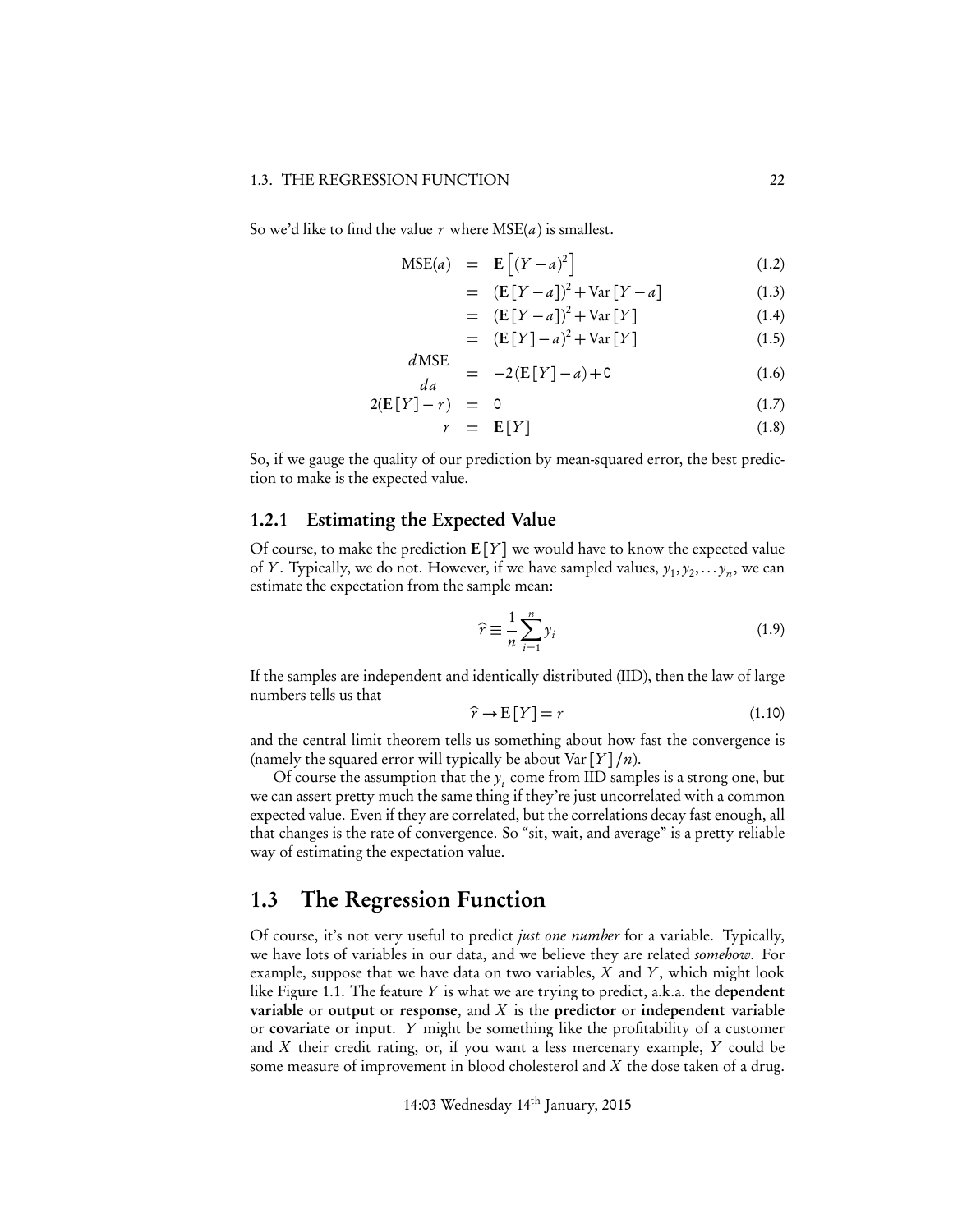Typically we won't have just one input feature *X* but rather many of them, but that gets harder to draw and doesn't change the points of principle. [[TODO: Replace this with

Figure 1.2 shows the same data as Figure 1.1, only with the sample mean added real data?]] on. This clearly tells us something about the data, but also it seems like we should be able to do better — to reduce the average error — by using  $X$ , rather than by ignoring it.

Let's say that the we want our prediction to be a *function* of  $X$ , namely  $f(X)$ . What should that function be, if we still use mean squared error? We can work this out by using the law of total expectation, i.e., the fact that  $E[U] = E[E[U|V]]$  for any random variables *U* and *V* .

$$
MSE(f) = E[(Y - f(X))^2]
$$
\n(1.11)

$$
= \mathbf{E}\left[\mathbf{E}\left[(Y - f(X))^2 | X\right]\right] \tag{1.12}
$$

$$
= \mathbf{E}\left[\text{Var}\left[Y|X\right] + \left(\mathbf{E}\left[Y - f(X)|X\right]\right)^{2}\right] \tag{1.13}
$$

When we want to minimize this, the first term inside the expectation doesn't depend on our prediction, and the second term looks just like our previous optimization only with all expectations conditional on *X*, so for our optimal function  $r(x)$  we get

$$
r(x) = \mathbf{E}[Y|X=x]
$$
\n(1.14)

In other words, the (mean-squared) optimal *conditional* prediction is just the conditional expected value. The function  $r(x)$  is called the **regression function**. This is what we would like to know when we want to predict *Y*.

#### 1.3.1 Some Disclaimers

It's important to be clear on what is and is not being assumed here. Talking about *X* as the "independent variable" and *Y* as the "dependent" one suggests a causal model, which we might write

$$
Y \leftarrow r(X) + \epsilon \tag{1.15}
$$

where the direction of the arrow,  $\leftarrow$ , indicates the flow from causes to effects, and  $\epsilon$  is some noise variable. If the gods of inference are very, very kind, then  $\epsilon$  would have a fixed distribution, independent of *X* , and we could without loss of generality take it to have mean zero. ("Without loss of generality" because if it has a non-zero mean, we can incorporate that into  $r(X)$  as an additive constant.) However, *no* such assumption is required to get Eq. 1.14. It works when predicting effects from causes, or the other way around when predicting (or "retrodicting") causes from effects, or indeed when there is no causal relationship whatsoever between *X* and *Y*3. It *is* always true that

$$
Y|X = r(X) + \eta(X) \tag{1.16}
$$

where  $\eta(X)$  is a noise variable with mean zero, but as the notation indicates the distribution of the noise generally depends on *X* .

<sup>&</sup>lt;sup>3</sup>We will cover causal inference in detail in Part III.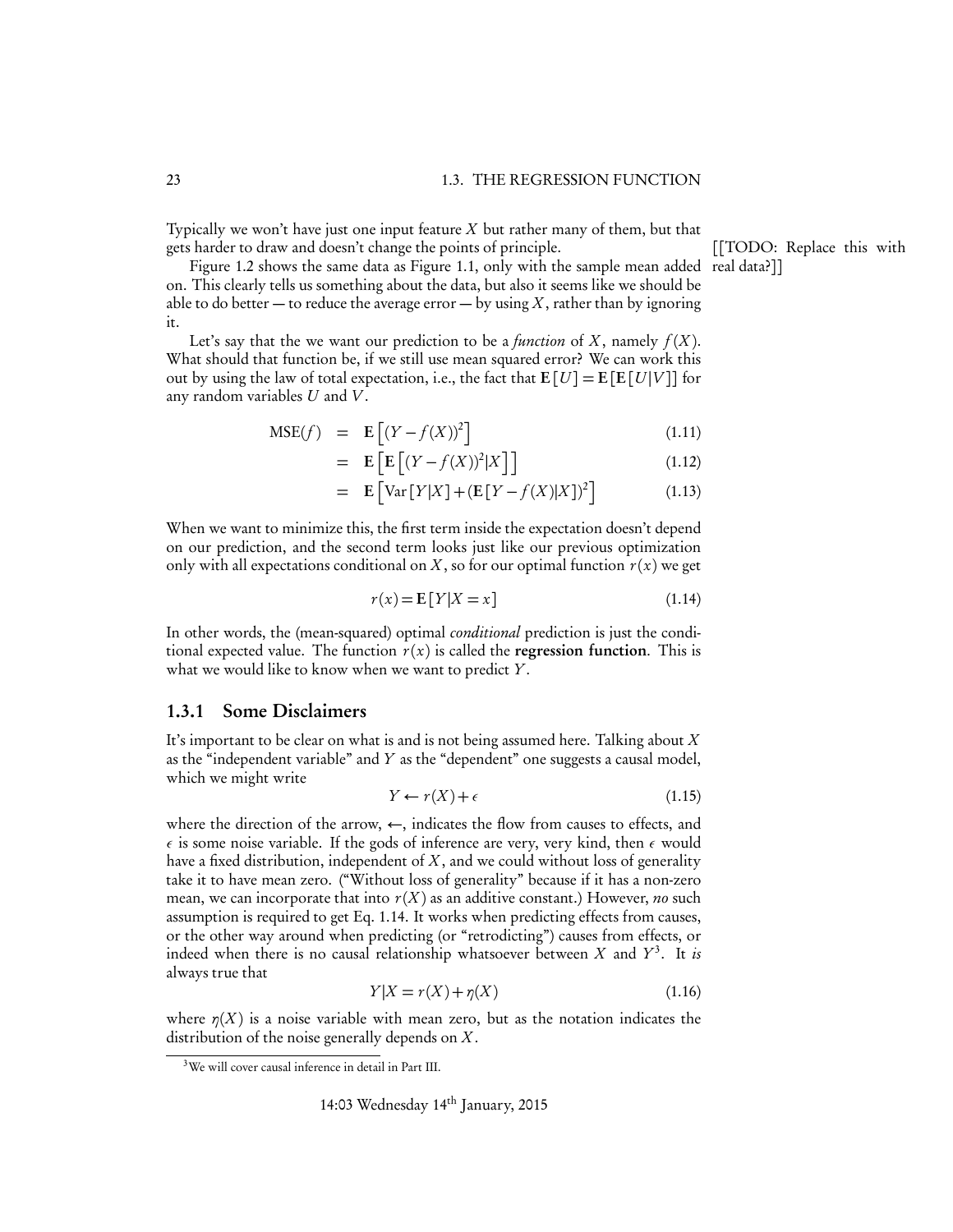

plot(all.x,all.y,xlab="x",ylab="y") rug(all.x,side=1,col="grey") rug(all.y,side=2,col="grey")

Figure 1.1: Scatterplot of the (made up) running example data. rug() add horizontal and vertical ticks to the axes to mark the location of the data (in grey so they're less strong than the main tick-marks). This isn't necessary but is often helpful. The data are in the example.dat file.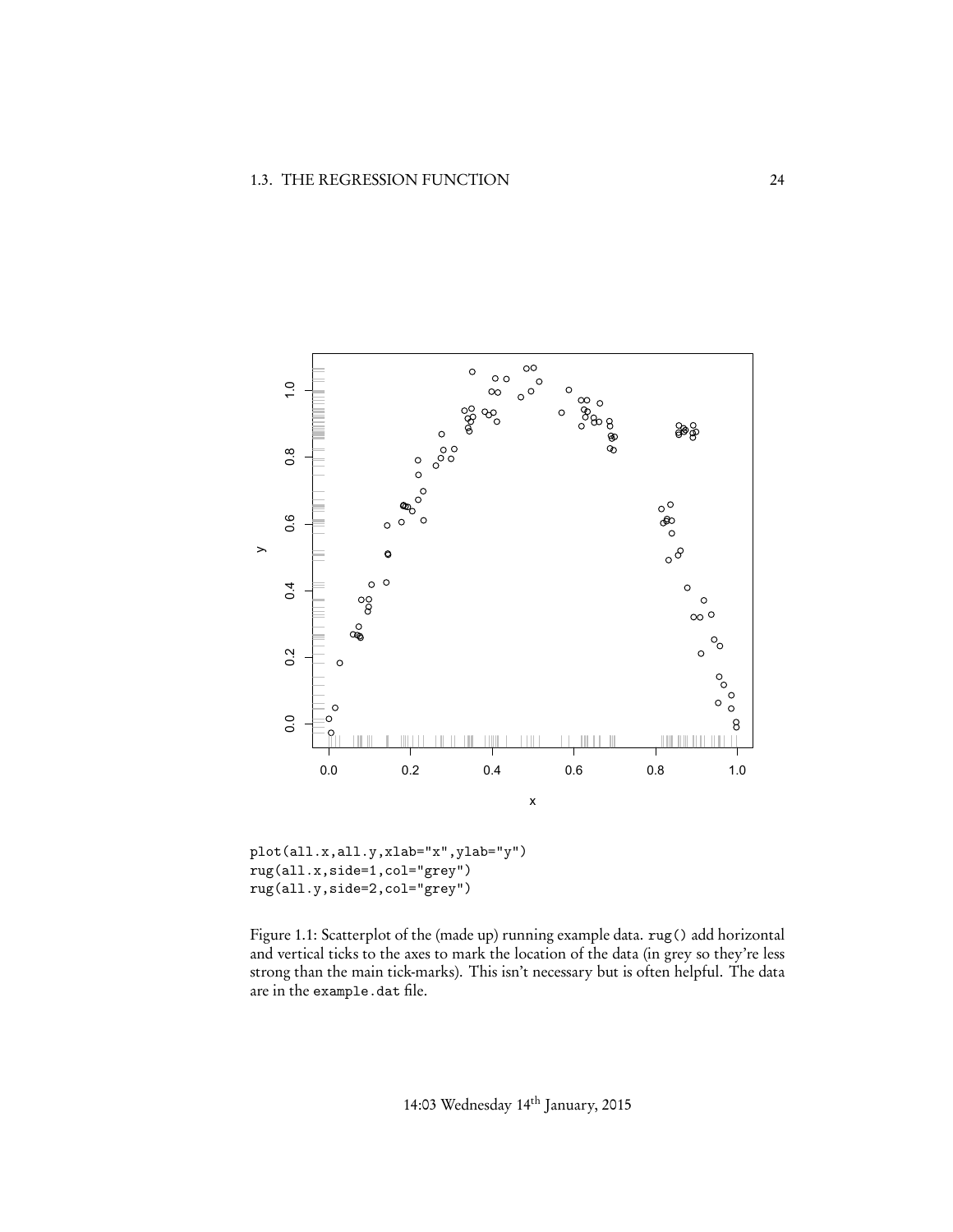

abline(h=mean(all.y),lty=3)

Figure 1.2: Data from Figure 1.1, with a horizontal line showing the sample mean of *Y*.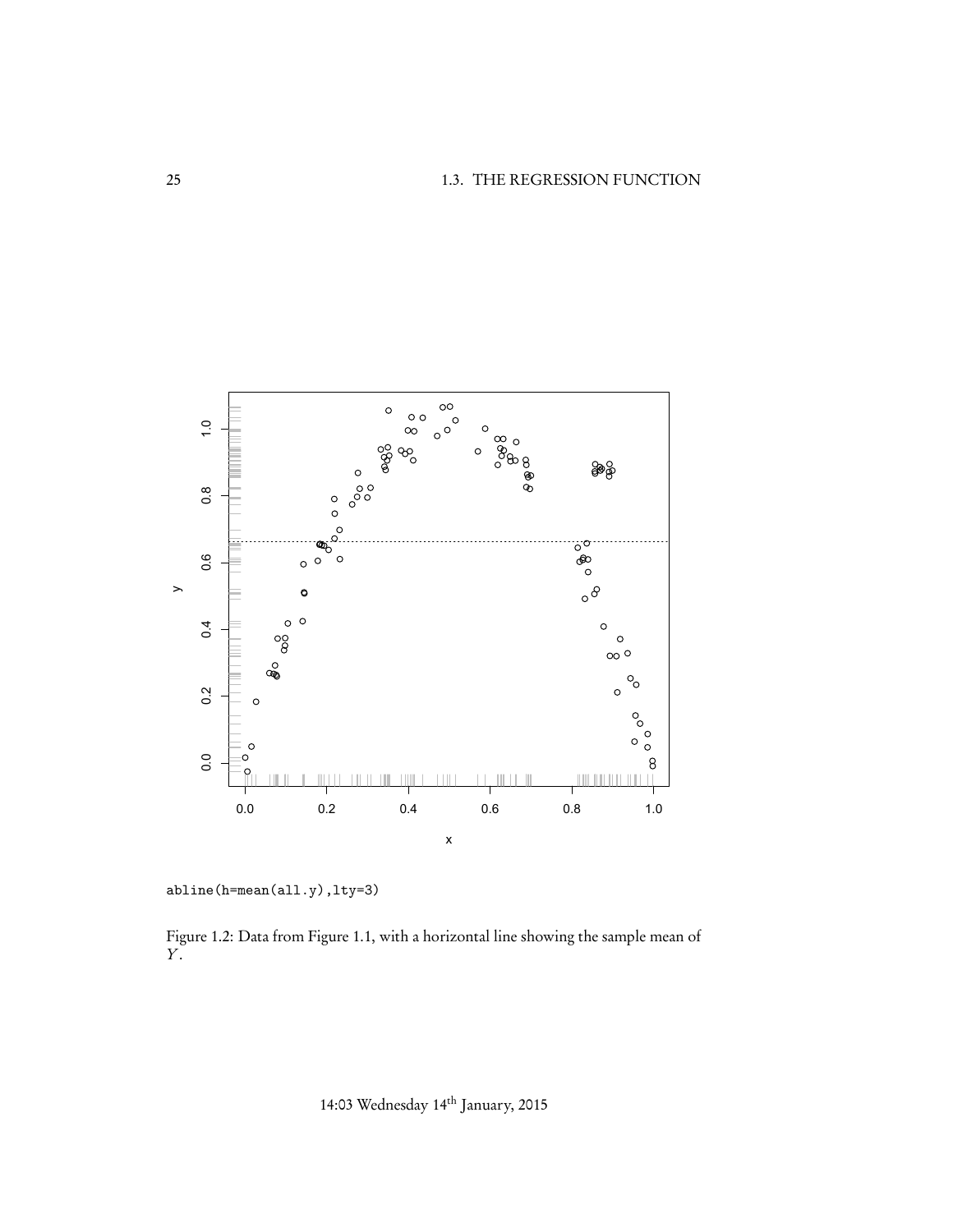It's also important to be clear that when we find the regression function is a constant,  $r(x) = r_0$  for all *x*, that this does not mean that *X* and *Y* are statistically independent. If they are independent, then the regression function is a constant, but turning this around is the logical fallacy of "affirming the consequent"<sup>4</sup>.

### 1.4 Estimating the Regression Function

We want to find the regression function  $r(x) = E[Y|X=x]$ , and what we've got is a big set of training examples, of pairs  $(x_1, y_1), (x_2, y_2), \ldots, (x_n, y_n)$ . How should we proceed?

If *X* takes on only a finite set of values, then a simple strategy is to use the conditional sample means:

$$
\widehat{r}(x) = \frac{1}{\#\{i : x_i = x\}} \sum_{i: x_i = x} y_i \tag{1.17}
$$

By the same kind of law-of-large-numbers reasoning as before, we can be confident that  $\widehat{r}(x) \rightarrow E[Y|X=x]$ .

Unfortunately, this *only* works when *X* takes values in a finite set. If *X* is continuous, then in general the probability of our getting a sample at any *particular* value is zero, as is the probability of getting *multiple* samples at *exactly* the same value of *x*. This is a basic issue with estimating any kind of function from data — the function will always be undersampled, and we need to fill in between the values we see. We also need to somehow take into account the fact that each *yi* is a *sample* from the conditional distribution of  $Y|X = x_i$ , and generally not equal to  $E[Y|X = x_i]$ . So any kind of function estimation is going to involve interpolation, extrapolation, and smoothing.

Different methods of estimating the regression function — different regression methods, for short — involve different choices about how we interpolate, extrapolate and smooth. This involves our making a choice about how to approximate  $r(x)$  by a limited class of functions which we know (or at least hope) we can estimate. There is no guarantee that our choice leads to a *good* approximation in the case at hand, though it is sometimes possible to say that the approximation error will shrink as we get more and more data. This is an extremely important topic and deserves an extended discussion, coming next.

#### 1.4.1 The Bias-Variance Tradeoff

Suppose that the true regression function is  $r(x)$ , but we use the function  $\hat{r}$  to make our predictions. Let's look at the mean squared error at  $X = x$  in a slightly different way than before, which will make it clearer what happens when we can't use *r* to

<sup>4</sup>As in combining the fact that all human beings are featherless bipeds, and the observation that a cooked turkey is a featherless biped, to conclude that cooked turkeys are human beings. An econometrician stops there; an econometrician who wants to be famous writes a best-selling book about how this proves that Thanksgiving is really about cannibalism.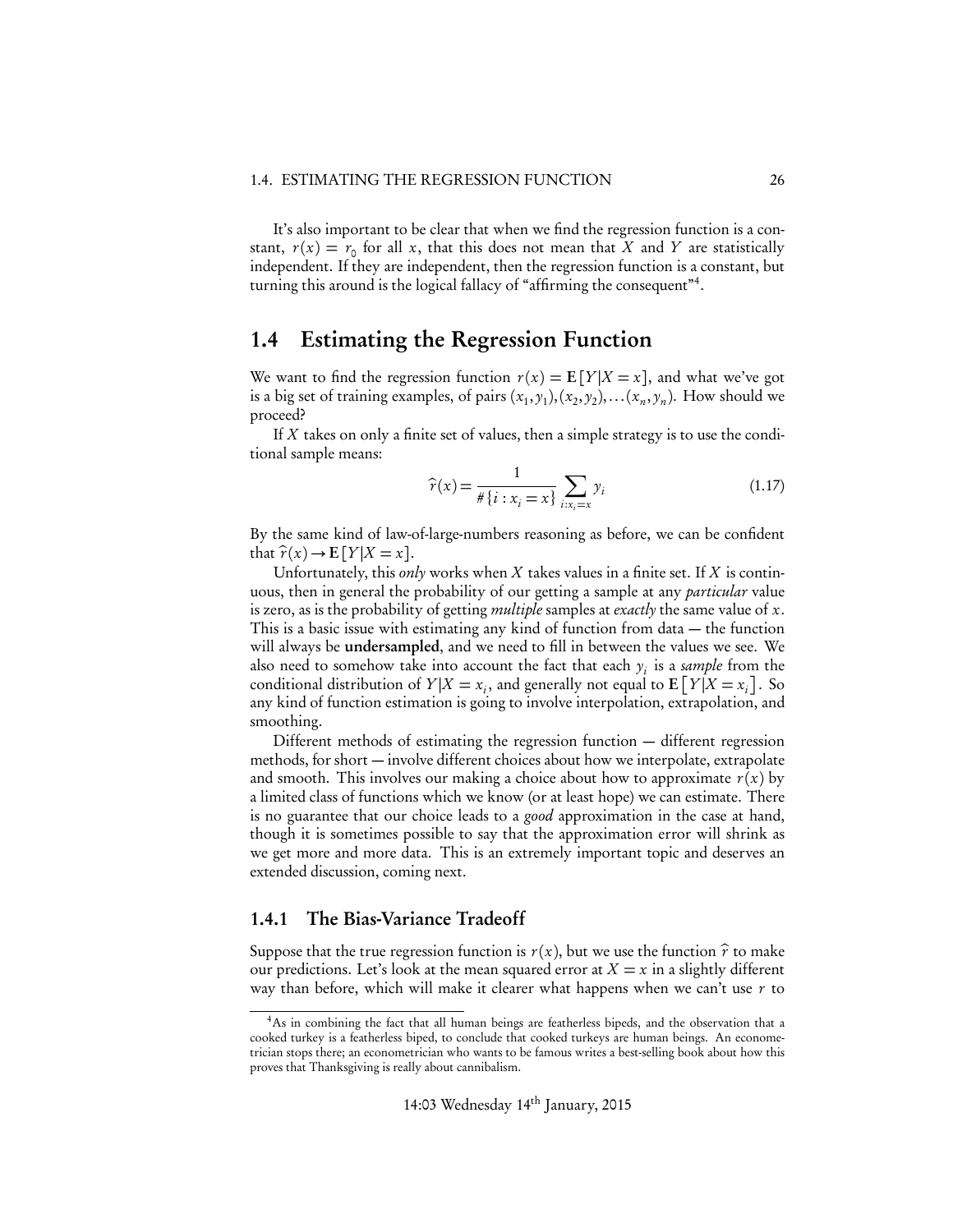make predictions. We'll begin by expanding  $(Y - \hat{r}(x))^2$ , since the MSE at *x* is just the expectation of this.

$$
(Y - \hat{r}(x))^{2}
$$
  
= (Y - r(x) + r(x) - \hat{r}(x))^{2} (1.18)

$$
= (Y - r(x))^{2} + 2(Y - r(x))(r(x) - \hat{r}(x)) + (r(x) - \hat{r}(x))^{2}
$$
 (1.19)

Eq. 1.16 tells us that  $Y - r(x) = \eta$ , a random variable which has expectation zero (and is uncorrelated with *x*). When we take the expectation of Eq. 1.19, nothing happens to the last term (since it doesn't involve any random quantities); the middle term goes to zero (because  $E[Y - r(x)] = E[\eta] = 0$ ), and the first term becomes the variance of  $\eta$ . This depends on *x*, in general, so let's call it  $\sigma_x^2$ . We have

$$
MSE(\widehat{r}(x)) = \sigma_x^2 + ((r(x) - \widehat{r}(x))^2 \tag{1.20}
$$

The  $\sigma_x^2$  term doesn't depend on our prediction function, just on how hard it is, intrinsically, to predict *Y* at  $X = x$ . The second term, though, is the extra error we get from not knowing *r*. (Unsurprisingly, ignorance of *r* cannot *improve* our predictions.) This is our first bias-variance decomposition: the total MSE at *x* is decomposed into a (squared) bias  $r(x) - \hat{r}(x)$ , the amount by which our predictions are *systematically* off, and a variance  $\sigma_x^2$ , the unpredictable, "statistical" fluctuation around even the best prediction.

All of the above assumes that  $\hat{r}$  is a single fixed function. In practice, of course,  $\hat{r}$  is something we estimate from earlier data. But if those data are random, the exact regression function we get is random too; let's call this random function  $R_n$ , where the subscript reminds us of the finite amount of data we used to estimate it. What we have analyzed is really  $\text{MSE}(R_n(x)|R_n = \hat{r})$ , the mean squared error *conditional on* a particular estimated regression function. What can we say about the prediction error of the *method*, averaging over all the possible training data sets?

$$
MSE(\widehat{R_n}(x)) = E\left[ (Y - \widehat{R_n}(X))^2 | X = x \right]
$$
\n(1.21)

$$
= \mathbf{E}\left[\mathbf{E}\left[(Y - \widehat{R_n}(X))^2 | X = x, \widehat{R_n} = \widehat{r}\right] | X = x\right]
$$
(1.22)

$$
= \mathbf{E}\left[\sigma_x^2 + (r(x) - \widehat{R_n}(x))^2 | X = x\right]
$$
\n(1.23)

$$
= \sigma_x^2 + \mathbf{E}\left[ (r(x) - \widehat{R_n}(x))^2 | X = x \right] \tag{1.24}
$$

$$
= \sigma_x^2 + \mathbf{E}\left[ (r(x) - \mathbf{E}\left[ \widehat{R_n}(x) \right] + \mathbf{E}\left[ \widehat{R_n}(x) \right] - \widehat{R_n}(x))^2 \right] (1.25)
$$

$$
= \sigma_x^2 + \left(r(x) - \mathbf{E}\left[\widehat{R}_n(x)\right]\right)^2 + \text{Var}\left[\widehat{R}_n(x)\right] \tag{1.26}
$$

This is our second bias-variance decomposition — I pulled the same trick as before, adding and subtract a mean inside the square. The first term is just the variance of the process; we've seen that before and isn't, for the moment, of any concern. The second term is the bias in using  $R_n$  to estimate  $r$  — the approximation bias or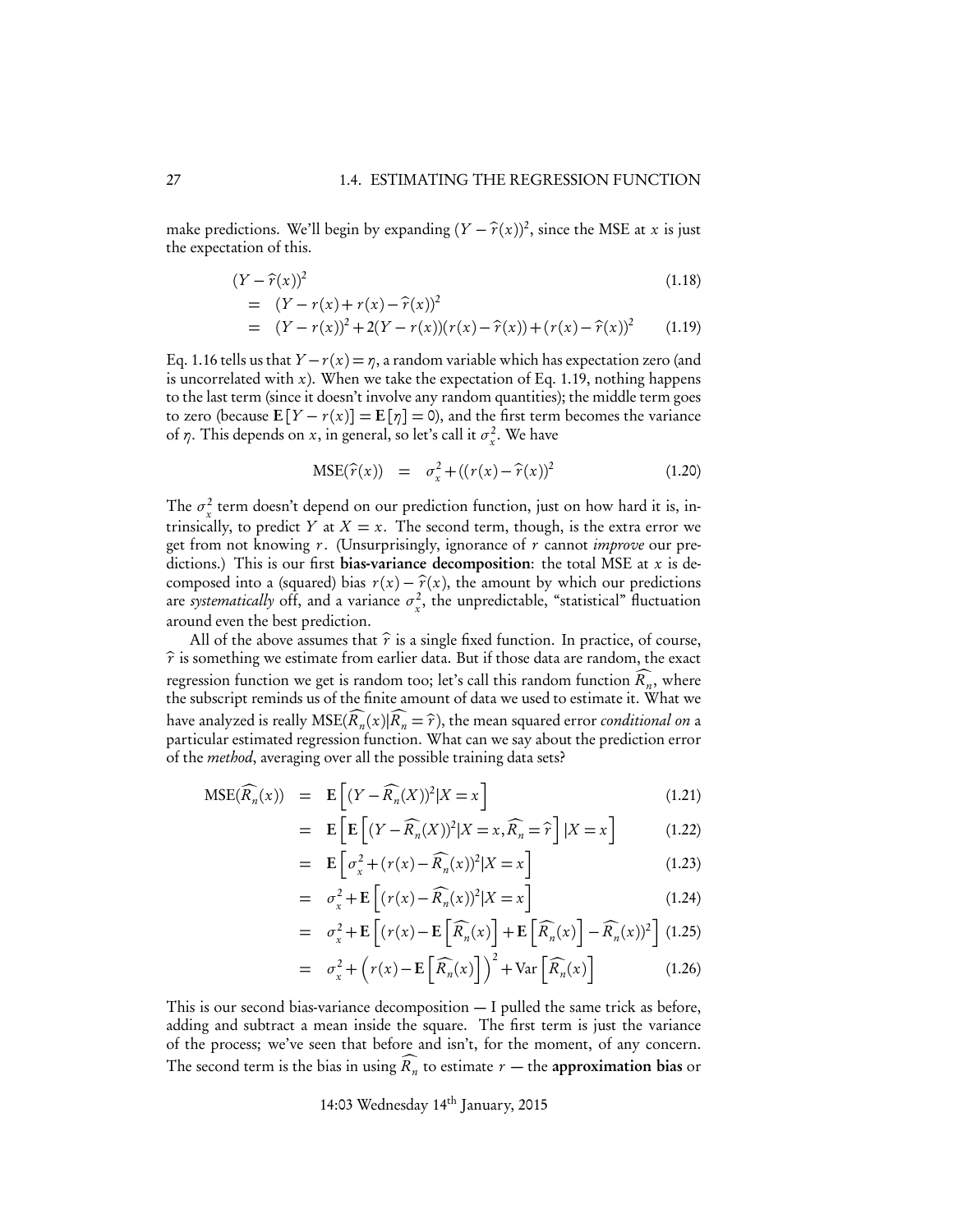approximation error. The third term, though, is the variance in our *estimate* of the regression function. Even if we have an unbiased method  $(r(x) = E\left[\widehat{R}_n(x)\right])$ , if there is a lot of variance in our estimates, we can expect to make large errors.

The approximation bias has to depend on the true regression function. For example, if  $\mathbb{E} \left[ \widehat{R}_n(x) \right] = 42 + 37x$ , the error of approximation will be zero if  $r(x) =$  $42 + 37x$ , but it will be larger and *x*-dependent if  $r(x) = 0$ . However, there are flexible methods of estimation which will have small approximation biases for *all r* in a broad range of regression functions. The catch is that, at least past a certain point, decreasing the approximation bias can only come through increasing the estimation variance. This is the bias-variance trade-off. However, nothing says that the tradeoff has to be one-for-one. Sometimes we can lower the total error by *introducing* some bias, since it gets rid of more variance than it adds approximation error. The next section gives an example.

In general, both the approximation bias and the estimation variance depend on *n*. A method is **consistent**<sup>5</sup> when both of these go to zero as  $n \rightarrow 0$  — that is, if we recover the true regression function as we get more and more data.<sup>6</sup> Again, consistency not just on the method, but also on how well the method matches the data-generating process, and, again, there is a bias-variance trade-off. There can be multiple consistent methods for the same problem, and their biases and variances don't have to go to zero at the same *rates*.

#### 1.4.2 The Bias-Variance Trade-Off in Action

Let's take an extreme example: we could decide to approximate  $r(x)$  by a constant  $r_0$ . The implicit smoothing here is very strong, but sometimes appropriate. For instance, it's appropriate when  $r(x)$  really is a constant! Then trying to estimate any additional structure in the regression function is just so much wasted effort. Alternately, if  $r(x)$ is *nearly* constant, we may still be better off approximating it as one. For instance, suppose the true  $r(x) = r_0 + a \sin(vx)$ , where  $a \ll 1$  and  $v \gg 1$  (Figure 1.3 shows an example). With limited data, we can actually get better predictions by estimating a constant regression function than one with the correct functional form.

#### 1.4.3 Ordinary Least Squares Linear Regression as Smoothing

Let's revisit ordinary least-squares linear regression from this point of view. We'll assume that the predictor variable *X* is one dimensional, and that both *X* and *Y* are

 $5T$ o be precise, consistent for  $r$ , or consistent for conditional expectations. More generally, and estimator of any property of the data, or of the whole distribution, is consistent if it converges on the truth.

 $6$ You might worry about this claim, especially if you've taken more probability theory  $-$  aren't we just saying something about average performance of the  $\widehat{R}$ , rather than any *particular* estimated regression function? But notice that if the estimation variance goes to zero, then by Chebyshev's inequality,  $Pr(|X - \mathbf{E}[X]| \ge \eta) \le \text{Var}[X]/\eta^2$ , each  $\widehat{R_n}(x)$  comes arbitrarily close to  $\mathbf{E}\left[\widehat{R_n}(x)\right]$  with arbitrarily high probability. If the approximation bias goes to zero, therefore, the estimated regression functions converge *in probability* on the true regression function, not just *in mean*.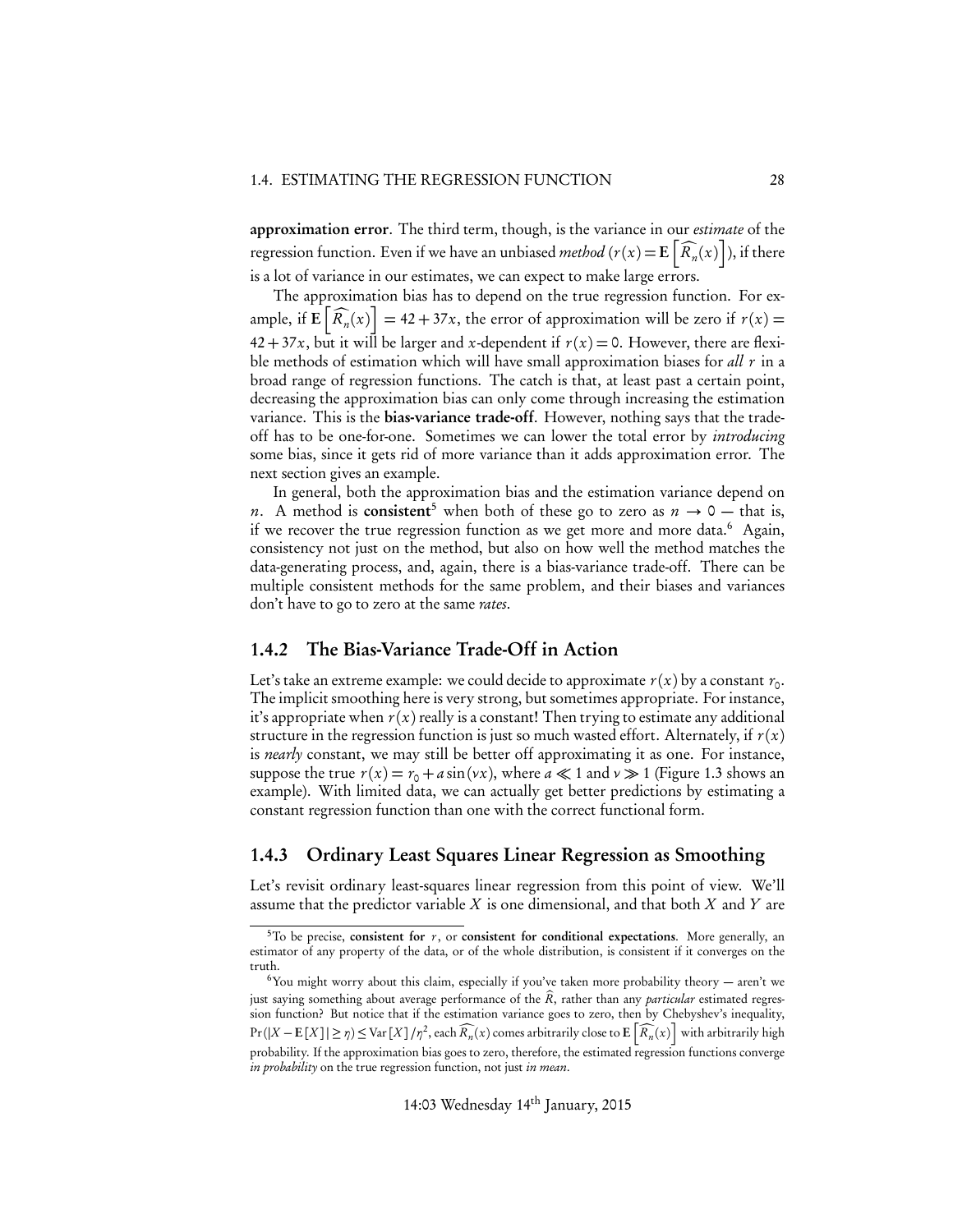

```
ugly.func = function(x) \{1 + 0.01 * \sin(100 * x)\}r = runif(100); y = ugly.func(r) + rnorm(length(r), 0, 0.5)plot(r,y,xlab="x",ylab="y"); curve(ugly.func,add=TRUE)
abline(h=mean(y),col="red")
sine.fit = lm(y ~ ~ 1+ sin(100*r))curve(sine.fit$coefficients[1]+sine.fit$coefficients[2]*sin(100*x),
      col="blue",add=TRUE)
```
Figure 1.3: A rapidly-varying but nearly-constant regression function;  $Y = 1 +$ 0.01 sin 100 $x + \epsilon$ , with  $\epsilon \sim \mathcal{N}(0, 0.1)$ . (The *x* values are uniformly distributed between 0 and 1.) Red: constant line at the sample mean. Blue: estimated function of the same form as the true regression function, i.e.,  $r_0 + a \sin 100x$ . If the data set is small enough, the constant actually generalizes better — the bias of using the wrong functional form is smaller than the additional variance from the extra degrees of freedom. Here, the root-mean-square (RMS) error of the constant on new data is 0.50, while that of the estimated sine function is  $0.51$  — using the right function actually hurts us!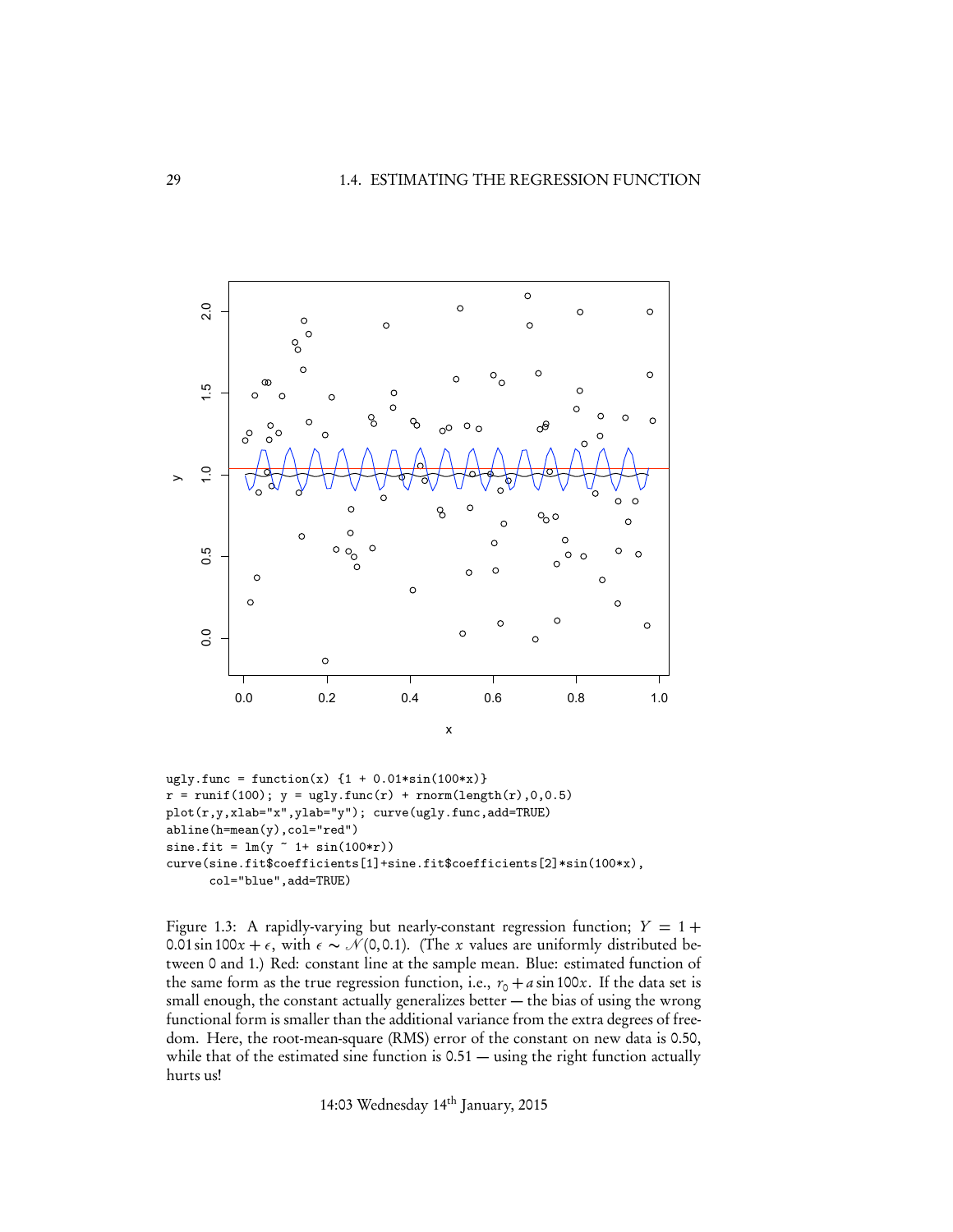centered (i.e. have mean zero) — neither of these assumptions is really necessary, but they reduce the book-keeping.

We *choose* to approximate  $r(x)$  by  $\alpha + \beta x$ , and ask for the best values  $a, b$  of those constants. These will be the ones which minimize the mean-squared error.

$$
MSE(\alpha, \beta) = \mathbf{E}\left[ (Y - \alpha - \beta X)^2 \right] \tag{1.27}
$$

$$
= \mathbf{E}\left[\mathbf{E}\left[ (Y - \alpha - \beta X)^2 | X \right]\right] \tag{1.28}
$$

$$
= \mathbf{E}\left[\text{Var}\left[Y|X\right] + \left(\mathbf{E}\left[Y - \alpha - \beta X|X\right]\right)^{2}\right] \tag{1.29}
$$

$$
= \mathbf{E}\left[\text{Var}\left[Y|X\right]\right] + \mathbf{E}\left[\left(\mathbf{E}\left[Y-\alpha-\beta X|X\right]\right)^{2}\right] \tag{1.30}
$$

The first term doesn't depend on  $\alpha$  or  $\beta$ , so we can drop it for purposes of optimization. Taking derivatives, and then bringing them inside the expectations,

$$
\frac{\partial MSE}{\partial \alpha} = \mathbb{E}[2(Y - \alpha - \beta X)(-1)] \tag{1.31}
$$

$$
\mathbf{E}\left[Y - a - bX\right] = 0 \tag{1.32}
$$

$$
a = \mathbb{E}[Y] - b\mathbb{E}[X] = 0 \tag{1.33}
$$

using the fact that *X* and *Y* are centered; and,

$$
\frac{\partial MSE}{\partial \beta} = \mathbf{E}[2(Y - \alpha - \beta X)(-X)] \quad (1.34)
$$

$$
\mathbf{E}[XY] - b\mathbf{E}[X^2] = 0 \tag{1.35}
$$

$$
b = \frac{\text{Cov}[X, Y]}{\text{Var}[X]}
$$
 (1.36)

again using the centering of *X* and *Y*. That is, the mean-squared optimal linear prediction is

$$
r(x) = x \frac{\text{Cov}[X, Y]}{\text{Var}[X]}
$$
\n(1.37)

Now, if we try to estimate this from data, there are (at least) two approaches. One is to replace the true population values of the covariance and the variance with their sample values, respectively

$$
\frac{1}{n} \sum_{i} y_i x_i \tag{1.38}
$$

and

$$
\frac{1}{n}\sum_{i}x_{i}^{2}\tag{1.39}
$$

(again, assuming centering). The other is to minimize the residual sum of squares,

$$
RSS(\alpha, \beta) \equiv \sum_{i} (y_i - \alpha - \beta x_i)^2
$$
 (1.40)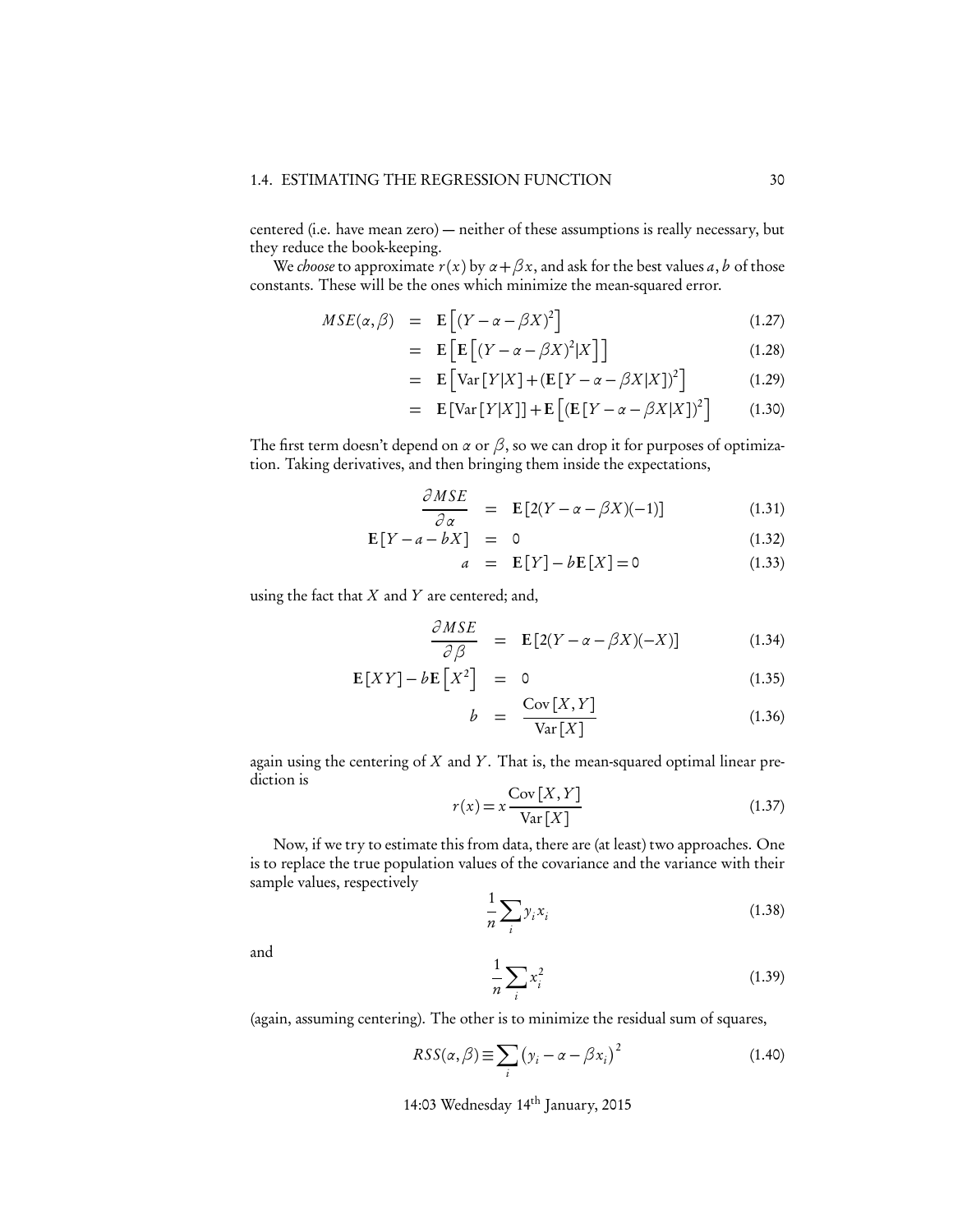You may or may not find it surprising that both approaches lead to the same answer:

$$
\widehat{a} = 0 \tag{1.41}
$$

$$
\widehat{b} = \frac{\sum_{i} y_i x_i}{\sum_{i} x_i^2} \tag{1.42}
$$

Provided that  $Var[X] > 0$ , this will converge with IID samples, so we have a consistent estimator.<sup>7</sup>

We are now in a position to see how the least-squares linear regression model is really a smoothing of the data. Let's write the estimated regression function explicitly in terms of the training data points.

$$
\widehat{r}(x) = \widehat{b}x \tag{1.43}
$$

$$
= x \frac{\sum_{i} y_{i} x_{i}}{\sum_{i} x_{i}^{2}}
$$
 (1.44)

$$
= \sum_{i} y_i \frac{x_i}{\sum_j x_j^2} x \tag{1.45}
$$

$$
= \sum_{i} y_i \frac{x_i}{n s_X^2} x \tag{1.46}
$$

where  $s_X^2$  is the sample variance of *X*. In words, our prediction is a weighted average of the observed values *yi* of the dependent variable, where the weights are proportional to how far  $x_i$  is from the center (relative to the variance), and proportional to the magnitude of *x*. If  $x_i$  is on the same side of the center as  $x$ , it gets a positive weight, and if it's on the opposite side it gets a negative weight.

Figure 1.4 shows the data from Figure 1.1 with the least-squares regression line added. It will not escape your notice that this is very, very slightly different from the constant regression function; the coefficient on *X* is  $6.3 \times 10^{-3}$ . Visually, the problem is that there should be a positive slope in the left-hand half of the data, and a negative slope in the right, but the slopes and the densities are balanced so that the best *single* slope is zero.<sup>8</sup>

Mathematically, the problem arises from the peculiar way in which least-squares linear regression smoothes the data. As I said, the weight of a data point depends on how far it is from the *center* of the data, not how far it is from the *point at which we are trying to predict*. This works when  $r(x)$  really is a straight line, but otherwise – e.g., here — it's a recipe for trouble. However, it does suggest that if we could somehow just tweak the way we smooth the data, we could do better than linear regression.

 $^7$ Eq. 1.41 may look funny, but remember that we're assuming  $X$  and  $Y$  have been centered. Centering doesn't change the slope of the least-squares line but does change the intercept; if we go back to the un-

centered variables the intercept becomes  $\overline{Y} - \overline{b} \overline{X}$ , where the bar denotes the sample mean. <sup>8</sup>The standard test of whether this coefficient is zero is about as far from rejecting the null hypothesis as you will ever see,  $p = 0.95$ . Remember this the next time you look at regression output.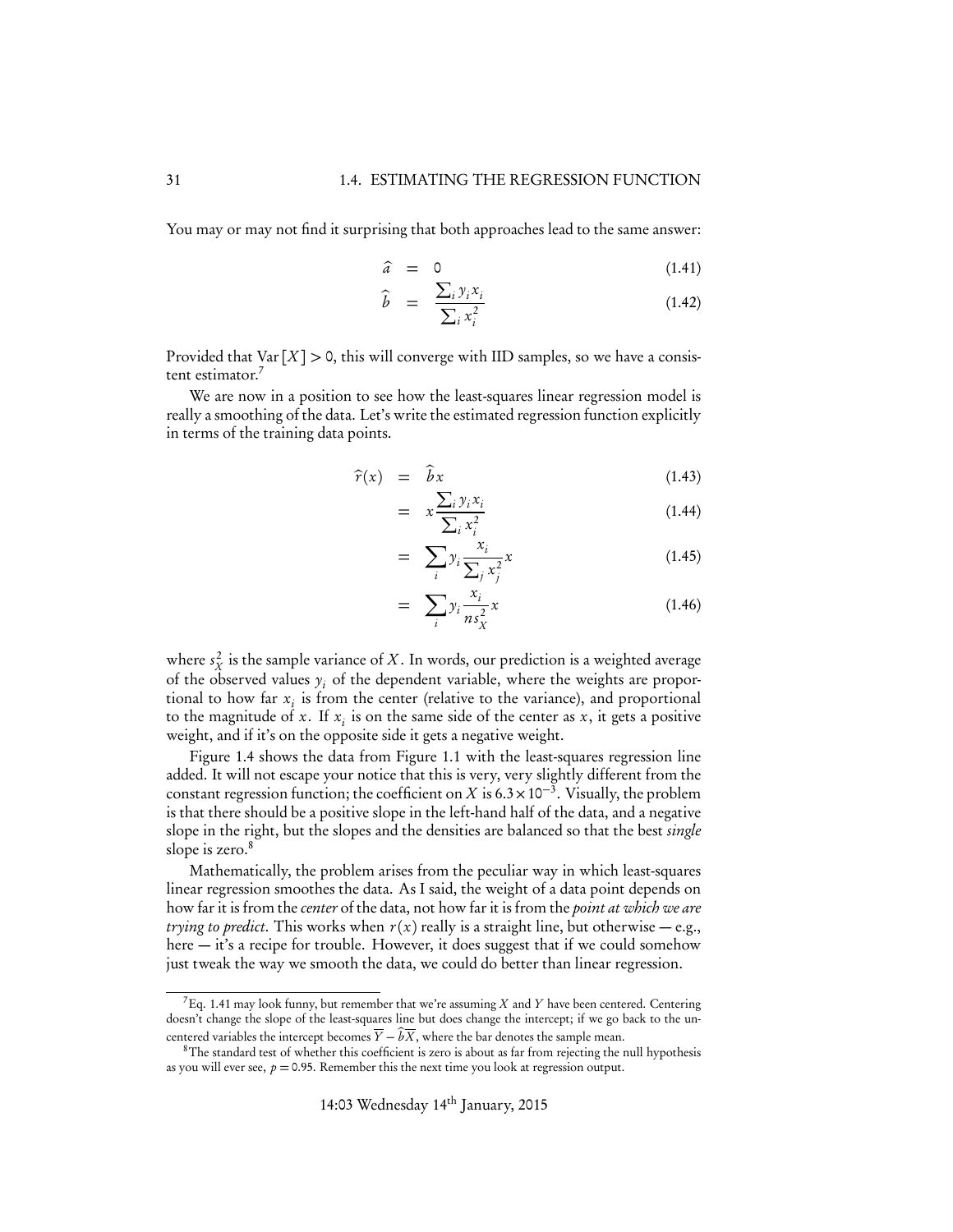

 $fit.al1 = lm(al1.y^{\sim}all.x)$ abline(fit.all)

Figure 1.4: Data from Figure 1.1, with a horizontal line at the mean (dotted) and the ordinary least squares regression line (solid). If you zoom in online you will see that there really are two lines there. (The abline adds a line to the current plot with intercept a and slope b; it's set up to take the appropriate coefficients from the output of lm.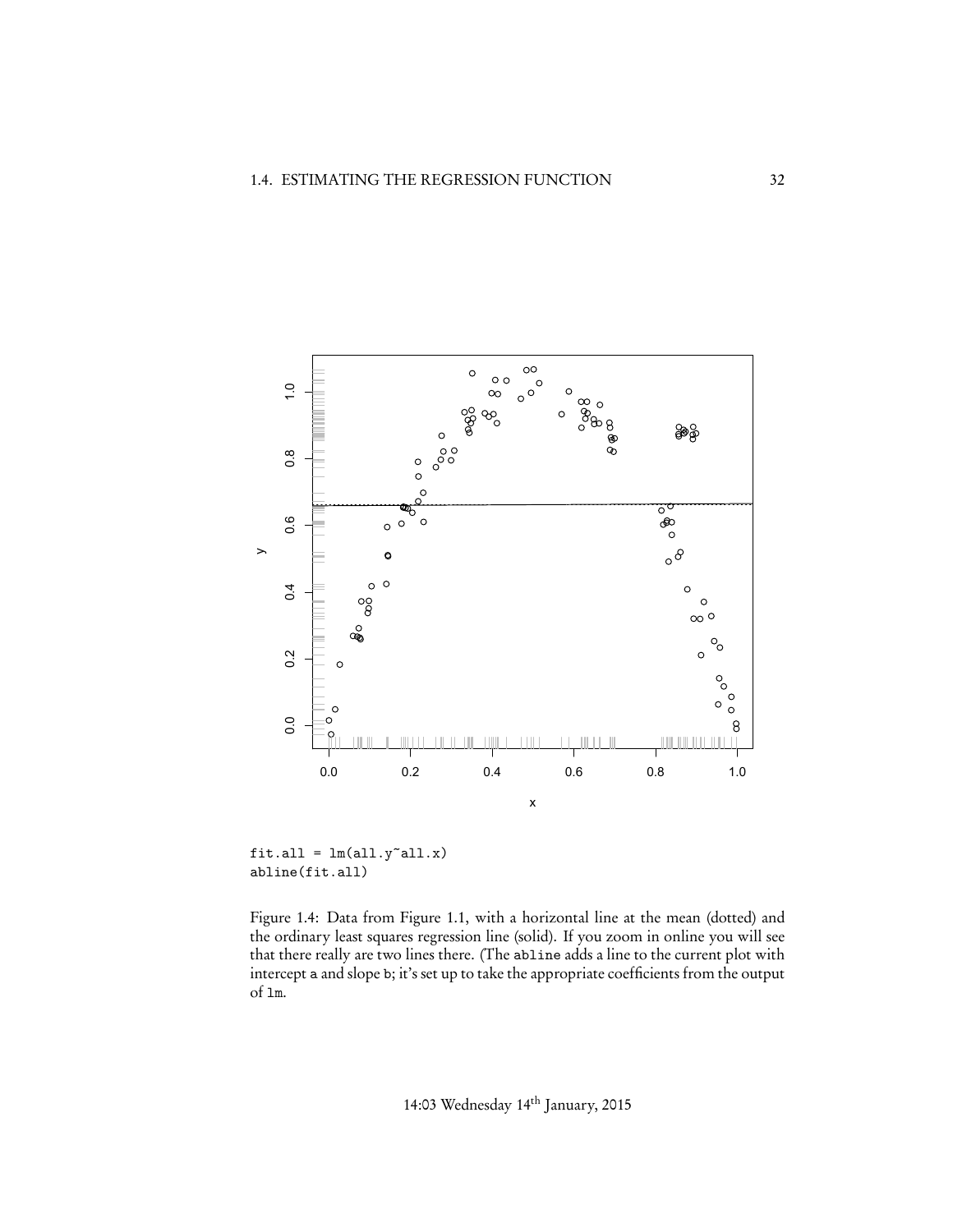## 1.5 Linear Smoothers

The sample mean and the linear regression line are both special cases of linear smoothers, which are estimates of the regression function with the following form:

$$
\widehat{r}(x) = \sum_{i} y_i \widehat{w}(x_i, x) \tag{1.47}
$$

The sample mean is the special case where  $\hat{w}(x_i, x) = 1/n$ , regardless of what  $x_i$ and *x* are.

Ordinary linear regression is the special case where  $\hat{w}(x_i, x) = (x_i/ns_X^2)x$  (from Eq. 1.46).

Both of these, as remarked, ignore how far *xi* is from *x*.

#### 1.5.1 *k*-Nearest-Neighbor Regression

At the other extreme, we could do nearest-neighbor regression:

$$
\widehat{w}(x_i, x) = \begin{cases} 1 & x_i \text{ nearest neighbor of } x \\ 0 & \text{otherwise} \end{cases}
$$
 (1.48)

This is very sensitive to the distance between  $x_i$  and  $x$ . If  $r(x)$  does not change too rapidly, and *X* is pretty thoroughly sampled, then the nearest neighbor of *x* among the *x<sub>i</sub>* is probably close to *x*, so that  $r(x_i)$  is probably close to  $r(x)$ . However,  $y_i =$  $r(x<sub>i</sub>)$ +noise, so nearest-neighbor regression will include the noise into its prediction. We might instead do *k*-nearest neighbor regression,

$$
\widehat{w}(x_i, x) = \begin{cases} 1/k & x_i \text{ one of the } k \text{ nearest neighbors of } x \\ 0 & \text{otherwise} \end{cases}
$$
 (1.49)

Again, with enough samples all the *k* nearest neighbors of *x* are probably close to *x*, so their regression functions there are going to be close to the regression function at *x*. But because we average their values of  $y_i$ , the noise terms should tend to cancel each other out. As we increase  $k$ , we get smoother functions — in the limit  $k = n$ and we just get back the constant. Figure 1.5 illustrates this for our running example data.<sup>9</sup>

To use *k*-nearest-neighbors regression, we need to pick *k* somehow. This means we need to decide *how much* smoothing to do, and this is not trivial. We will return to this point.

Because *k*-nearest-neighbors averages over only a fixed number of neighbors, each of which is a noisy sample, it always has some noise in its prediction, and is generally not consistent. This may not matter very much with moderately-large data (especially once we have a good way of picking *k*). However, it is sometimes useful to let *k* systematically grow with *n*, but not too fast, so as to avoid just doing a global average; say  $k \propto \sqrt{n}$ . Such schemes *can* be consistent.

<sup>9</sup>The code uses the *k*-nearest neighbor function provided by the package knnflex (available from CRAN). This requires one to pre-compute a matrix of the distances between all the points of interest, i.e., training data and testing data (using knn.dist); the knn.predict function then needs to be told which rows of that matrix come from training data and which from testing data. See help(knnflex.predict) for more, including examples.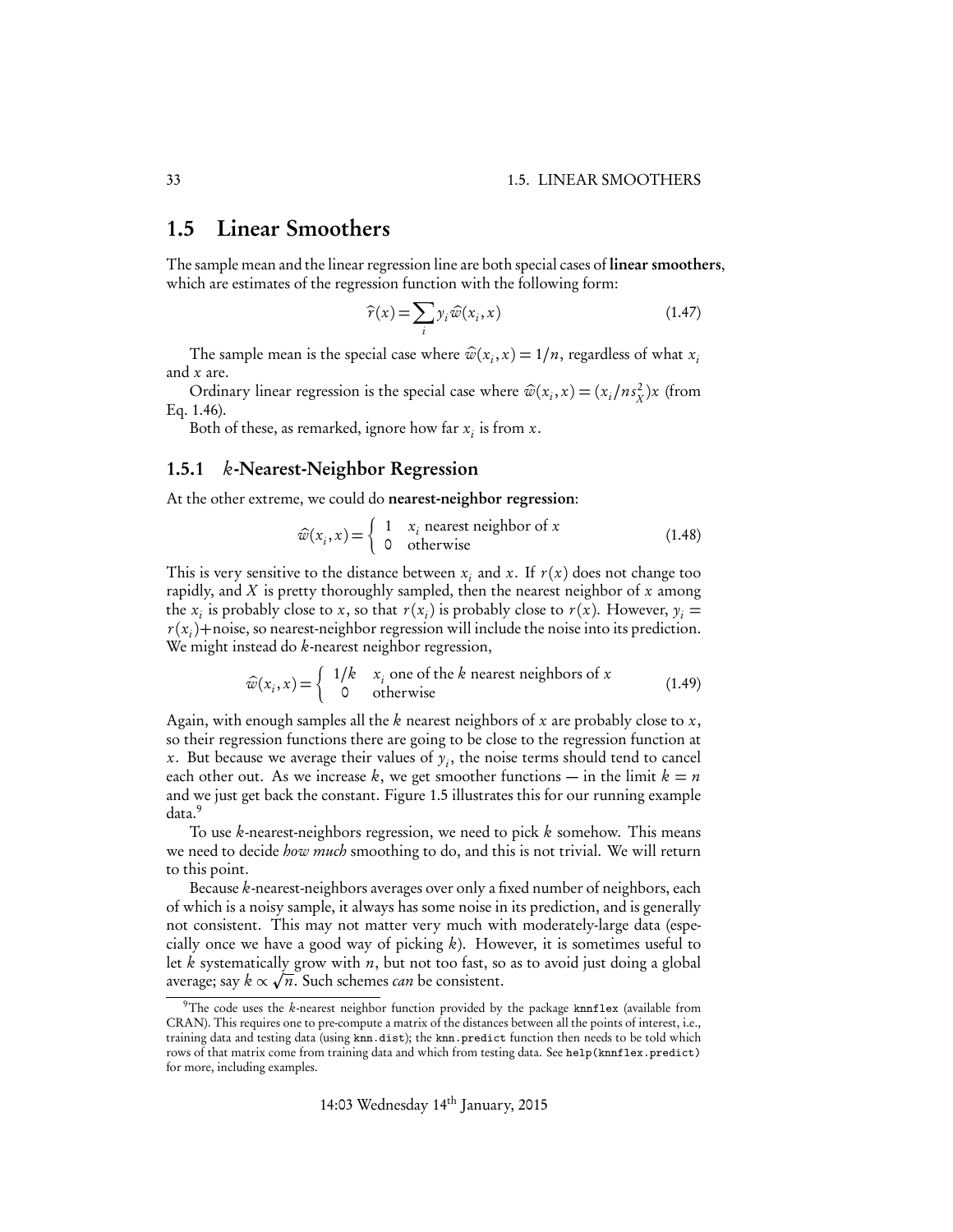

```
library(knnflex); plotting.x <- seq(from=0,to=1,length.out=100)
all.dist = knn.dist(c(all.x,plotting.x))
all.nn1.predict = km.predict(1:110,111:210,all.y,all.dist,k=1)abline(h=mean(all.y),lty=2)
lines(plotting.x,all.nn1.predict,col="blue")
all.nn3.predict = kmn.predict(1:110,111:210,all.y,all.dist,k=3)lines(plotting.x,all.nn3.predict,col="red")
all.nn5.predict = km.predict(1:110,111:210,all.y,all.dist,k=5)
lines(plotting.x,all.nn5.predict,col="green")
all.nn20.predict = km.predict(1:110,111:210,all.y,all.dist,k=20)lines(plotting.x,all.nn20.predict,col="purple")
```
Figure 1.5: Data points from Figure 1.1 with horizontal dashed line at the mean and the *k*-nearest-neighbor regression curves for  $k = 1$  (blue),  $k = 3$  (red),  $k = 5$  (green) and  $k = 20$  (purple). Note how increasing  $k$  smoothes out the regression line, and pulls it back towards the mean.  $(k = 100$  would give us back the dashed horizontal line.)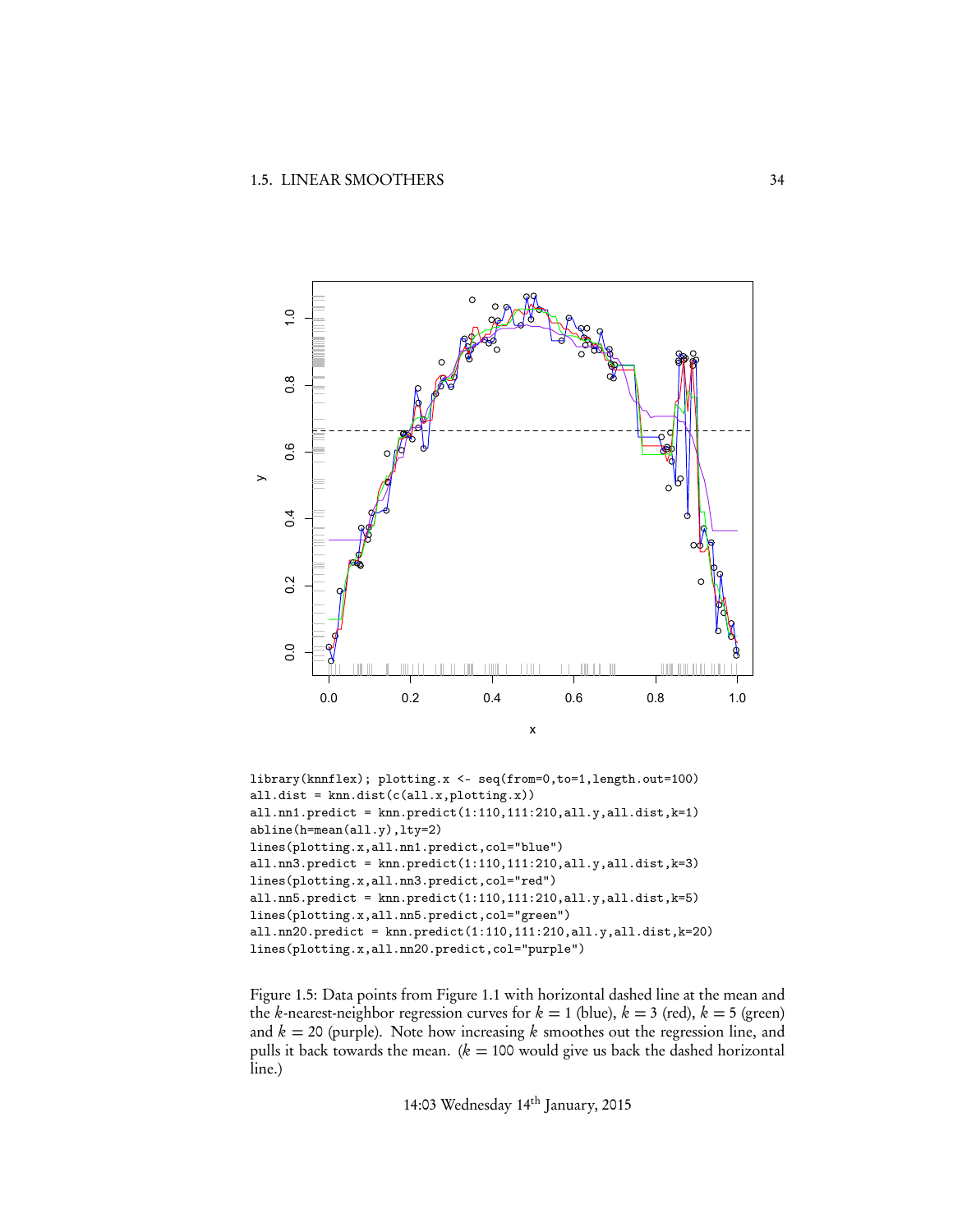#### 1.5.2 Kernel Smoothers

Changing *k* in a *k*-nearest-neighbors regression lets us change how much smoothing we're doing on our data, but it's a bit awkward to express this in terms of a number of data points. It feels like it would be more natural to talk about a range in the independent variable over which we smooth or average. Another problem with *k*-NN regression is that each testing point is predicted using information from only a few of the training data points, unlike linear regression or the sample mean, which always uses all the training data. If we could somehow use all the training data, but in a location-sensitive way, that would be nice.

There are several ways to do this, as we'll see, but a particularly useful one is to use a kernel smoother, a.k.a. kernel regression or Nadaraya-Watson regression. To begin with, we need to pick a **kernel function**<sup>10</sup>  $K(x_i, x)$  which satisfies the following properties:

- 1.  $K(x_i, x) \ge 0$
- 2.  $K(x_i, x)$  depends only on the distance  $x_i x$ , not the individual arguments
- 3.  $\int xK(0, x)dx = 0$
- 4.  $0 < \int x^2 K(0, x) dx < \infty$

These conditions together (especially the last one) imply that  $K(x_i, x) \rightarrow 0$  as  $|x_i$  $x$   $\rightarrow \infty$ . Two examples of such functions are the density of the Unif( $-h/2, h/2$ ) distribution, and the density of the standard Gaussian  $\mathcal{N}(0, \sqrt{h})$  distribution. Here *h* can be any positive number, and is called the bandwidth.

The Nadaraya-Watson estimate of the regression function is

$$
\widehat{r}(x) = \sum_{i} y_i \frac{K(x_i, x)}{\sum_{j} K(x_j, x)}
$$
\n(1.50)

i.e., in terms of Eq. 1.47,

$$
\widehat{w}(x_i, x) = \frac{K(x_i, x)}{\sum_j K(x_j, x)}
$$
\n(1.51)

(Notice that here, as in *k*-NN regression, the sum of the weights is always 1. Why?)<sup>11</sup>

What does this achieve? Well,  $K(x_i, x)$  is large if  $x_i$  is close to x, so this will place a lot of weight on the training data points close to the point where we are trying to predict. More distant training points will have smaller weights, falling off towards zero. If we try to predict at a point *x* which is very far from any of the training data points, the value of  $K(x_i, x)$  will be small for all  $x_i$ , but it will typically be *much*,

<sup>10</sup>There are many other mathematical objects which are *also* called "kernels". Some of these meanings are related, but not all of them. (Cf. "normal".)

<sup>&</sup>lt;sup>11</sup>What do we do if  $K(x_i, x)$  is zero for some  $x_i$ ? Nothing; they just get zero weight in the average. What do we do if *all* the  $K(x_i, x)$  are zero? Different people adopt different conventions; popular ones are to return the global, unweighted mean of the  $y_i$ , to do some sort of interpolation from regions where the weights are defined, and to throw up our hands and refuse to make any predictions (computationally, return NA).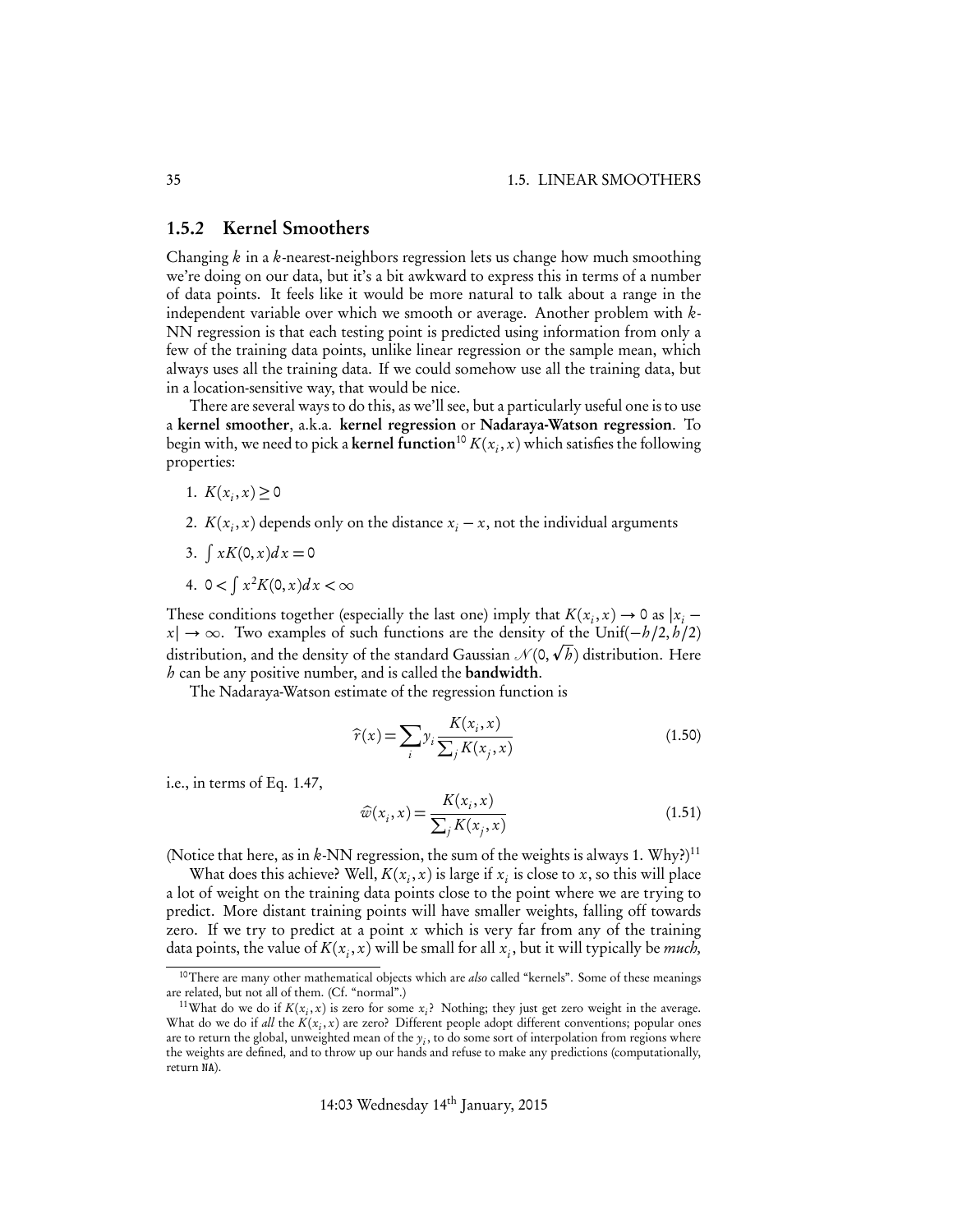*much smaller* for all the  $x_i$  which are not the nearest neighbor of *x*, so  $\hat{w}(x_i, x) \approx 1$  for the nearest neighbor and  $\approx$  0 for all the others.<sup>12</sup> That is, far from the training data, our predictions will tend towards nearest neighbors, rather than going off to  $\pm\infty$ , as linear regression's predictions do. Whether this is good or bad of course depends on the true  $r(x)$  — and how often we have to predict what will happen very far from the training data.

Figure 1.6 shows our running example data, together with kernel regression estimates formed by combining the uniform-density, or **box**, and Gaussian kernels with different bandwidths. The box kernel simply takes a region of width *h* around the point *x* and averages the training data points it finds there. The Gaussian kernel gives reasonably large weights to points within *h* of *x*, smaller ones to points within 2*h*, tiny ones to points within 3*h*, and so on, shrinking like  $e^{-(x-x_i)^2/2h}$ . As promised, the bandwidth *h* controls the degree of smoothing. As  $h \rightarrow \infty$ , we revert to taking the global mean. As  $h \to 0$ , we tend to get spikier functions — with the Gaussian kernel at least it tends towards the nearest-neighbor regression.

If we want to use kernel regression, we need to choose both which kernel to use, and the bandwidth to use with it. Experience, like Figure 1.6, suggests that the bandwidth usually matters a lot more than the kernel. This puts us back to roughly where we were with *k*-NN regression, needing to control the degree of smoothing, without knowing how smooth *r*(*x*) really is. Similarly again, with a fixed bandwidth *h*, kernel regression is generally not consistent. However, if  $h \to 0$  as  $n \to \infty$ , but doesn't shrink *too* fast, then we can get consistency.

In Chapter 2, we'll look more at the limits of linear regression and some extensions; Chapter 3 will cover some key aspects of evaluating statistical models, including regression models; and then Chapter 4 will come back to kernel regression.

#### 1.6 Exercises

1. Suppose we use the mean absolute error instead of the mean squared error:

$$
MAE(a) = E[|Y - a|]
$$
\n(1.52)

Is this also minimized by taking  $a = E[Y]$ ? If not, what value  $\tilde{r}$  minimizes the MAE? Should we use MSE or MAE to measure error?

- 2. Derive Eqs. 1.41 and 1.42 by minimizing Eq. 1.40.
- 3. What does it mean for Gaussian kernel regression to approach nearest-neighbor regression as  $h \to 0$ ? Why does it do so? Is this true for all kinds of kernel regression?

<sup>&</sup>lt;sup>12</sup>Take a Gaussian kernel in one dimension, for instance, so  $K(x_i, x) \propto e^{-(x_i - x)^2/2b^2}$ . Say  $x_i$  is the nearest neighbor, and  $|x_i - x| = L$ , with  $L \gg h$ . So  $K(x_i, x) \propto e^{-L^2/2h^2}$ , a small number. But now for any other  $x_j$ ,  $K(x_i, x) \propto e^{-L^2/2b^2} e^{-(x_j - x_i)L/2b^2} e^{-(x_j - x_i)^2/2b^2} \ll e^{-L^2/2b^2}$ . — This assumes that we're using a kernel like the Gaussian, which never quite goes to zero, unlike the box kernel.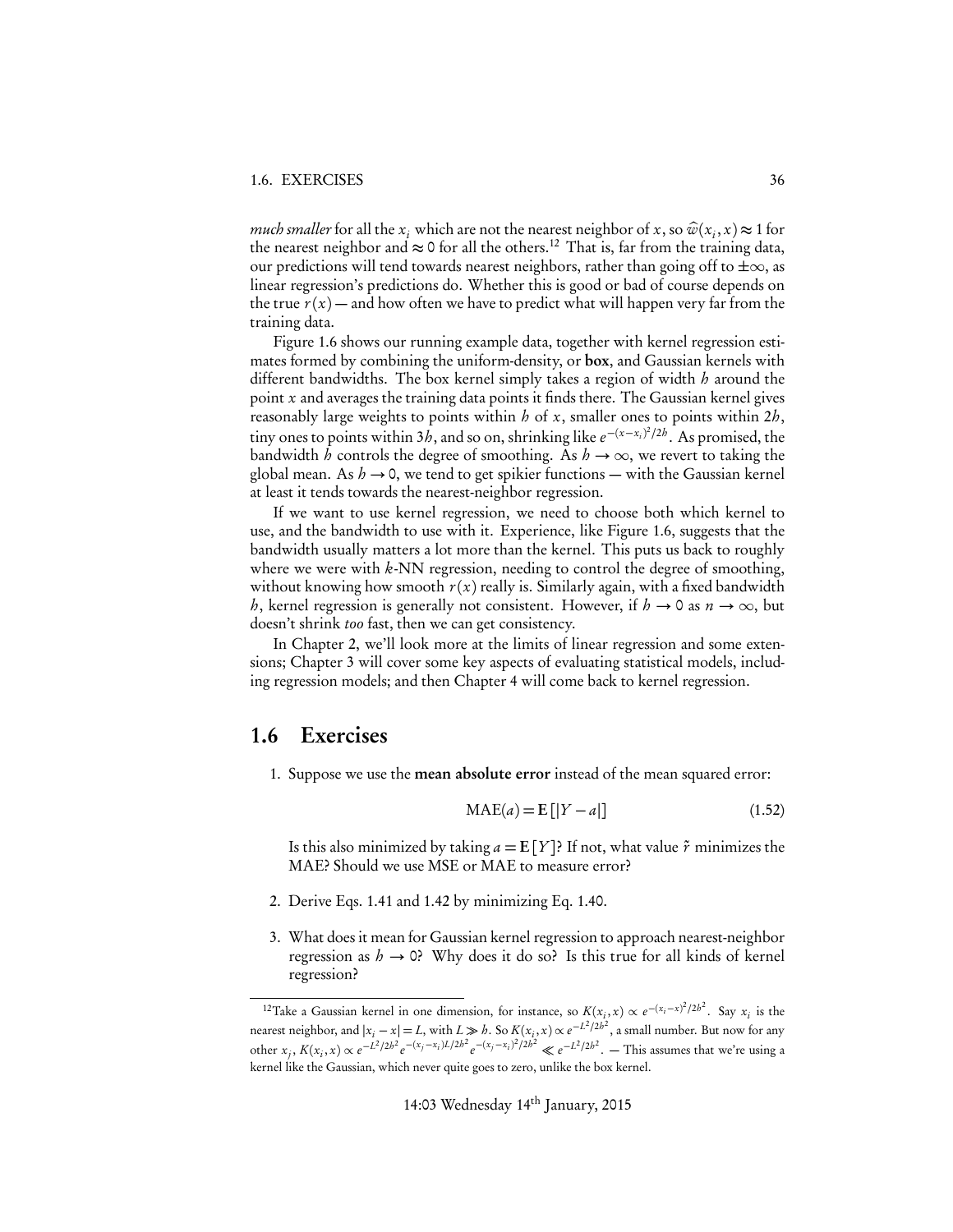

```
plot(all.x,all.y,xlab="x",ylab="y")
lines(ksmooth(all.x, all.y, "box", bandwidth=2),col="blue")
lines(ksmooth(all.x, all.y, "box", bandwidth=1),col="red")
lines(ksmooth(all.x, all.y, "box", bandwidth=0.1),col="green")
lines(ksmooth(all.x, all.y, "normal", bandwidth=2),col="blue",lty=2)
lines(ksmooth(all.x, all.y, "normal", bandwidth=1),col="red",lty=2)
lines(ksmooth(all.x, all.y, "normal", bandwidth=0.1),col="green",lty=2)
```
Figure 1.6: Data from Figure 1.1 together with kernel regression lines. Solid colored lines are box-kernel estimates, dashed colored lines Gaussian-kernel estimates. Blue,  $h = 2$ ; red,  $h = 1$ ; green,  $h = 0.1$  (per the definition of bandwidth in the ksmooth function). Note the abrupt jump around  $x = 0.75$  in the box-kernel/ $h = 0.1$  (solid green) line — with a small bandwidth the box kernel is unable to interpolate smoothly across the break in the training data, while the Gaussian kernel can.